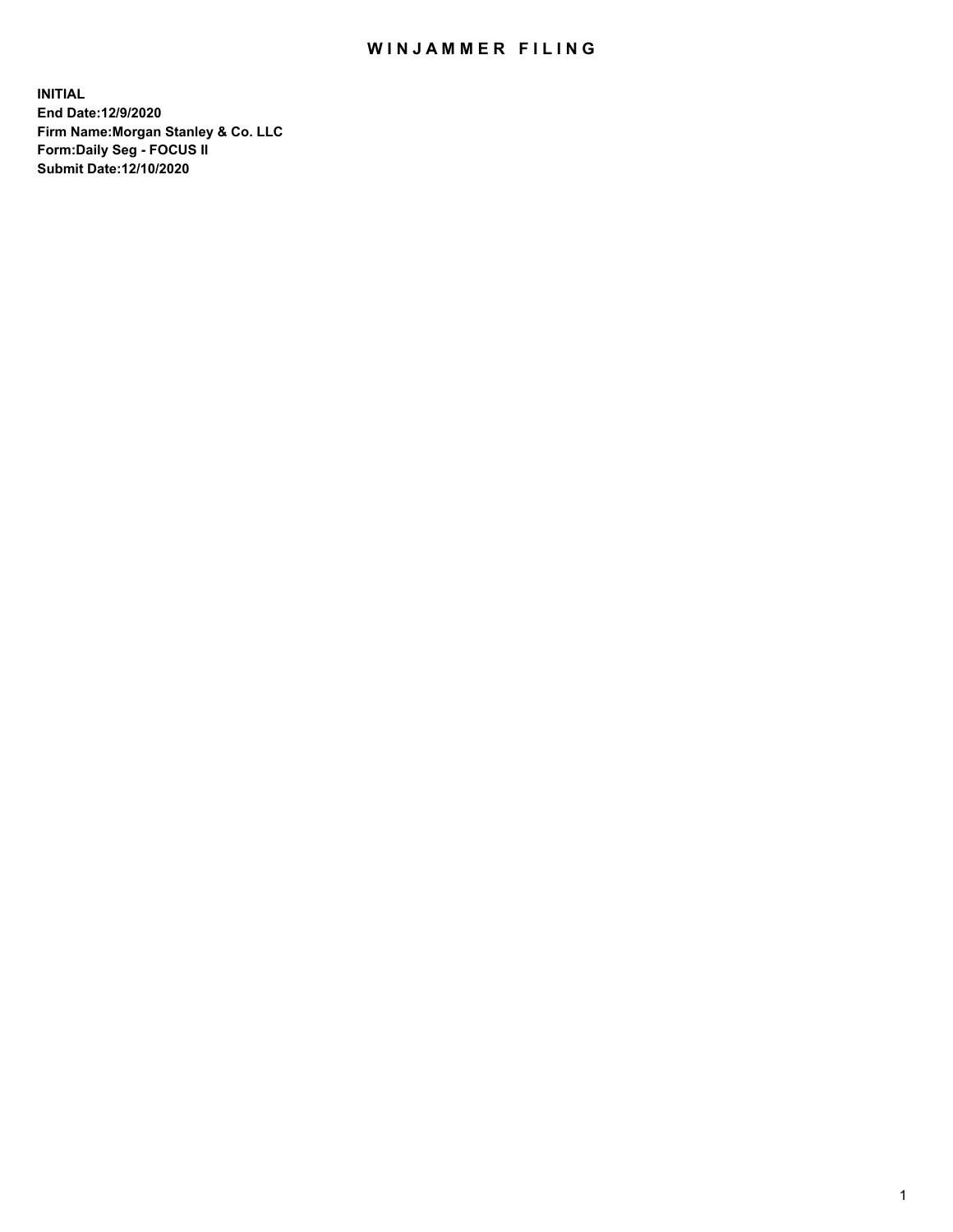**INITIAL End Date:12/9/2020 Firm Name:Morgan Stanley & Co. LLC Form:Daily Seg - FOCUS II Submit Date:12/10/2020 Daily Segregation - Cover Page**

| Name of Company                                                                                                                                                                                                                                                                                                                | <b>Morgan Stanley &amp; Co. LLC</b>                    |
|--------------------------------------------------------------------------------------------------------------------------------------------------------------------------------------------------------------------------------------------------------------------------------------------------------------------------------|--------------------------------------------------------|
| <b>Contact Name</b>                                                                                                                                                                                                                                                                                                            | <b>Ikram Shah</b>                                      |
| <b>Contact Phone Number</b>                                                                                                                                                                                                                                                                                                    | 212-276-0963                                           |
| <b>Contact Email Address</b>                                                                                                                                                                                                                                                                                                   | Ikram.shah@morganstanley.com                           |
| FCM's Customer Segregated Funds Residual Interest Target (choose one):<br>a. Minimum dollar amount: ; or<br>b. Minimum percentage of customer segregated funds required:% ; or<br>c. Dollar amount range between: and; or<br>d. Percentage range of customer segregated funds required between:% and%.                         | 235,000,000<br><u>0</u><br>0 Q<br>0 Q                  |
| FCM's Customer Secured Amount Funds Residual Interest Target (choose one):<br>a. Minimum dollar amount: ; or<br>b. Minimum percentage of customer secured funds required:% ; or<br>c. Dollar amount range between: and; or<br>d. Percentage range of customer secured funds required between: % and %.                         | 140,000,000<br><u>0</u><br><u>00</u><br>0 <sub>0</sub> |
| FCM's Cleared Swaps Customer Collateral Residual Interest Target (choose one):<br>a. Minimum dollar amount: ; or<br>b. Minimum percentage of cleared swaps customer collateral required:% ; or<br>c. Dollar amount range between: and; or<br>d. Percentage range of cleared swaps customer collateral required between:% and%. | 92,000,000<br><u>0</u><br>0 Q<br>00                    |

Attach supporting documents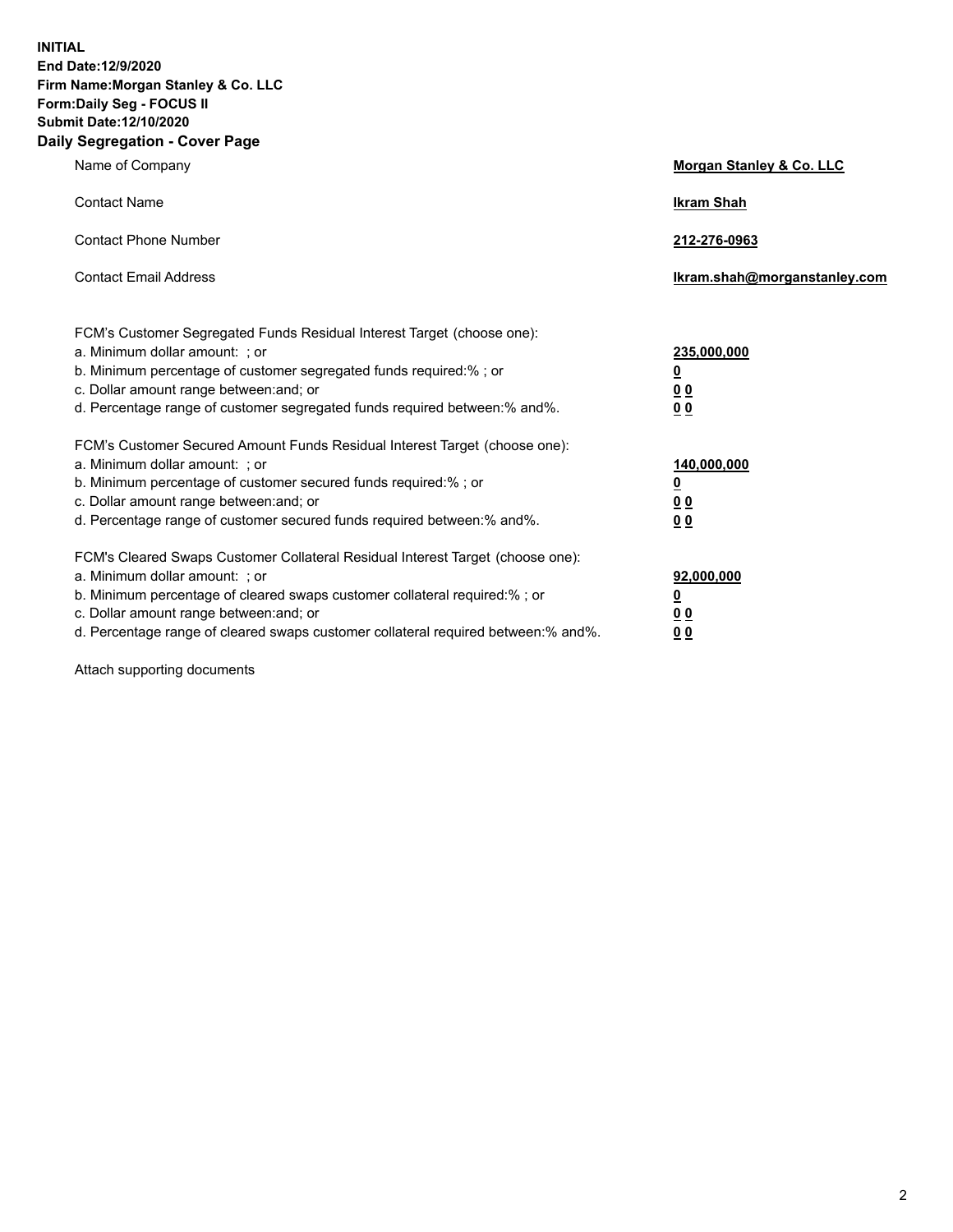## **INITIAL End Date:12/9/2020 Firm Name:Morgan Stanley & Co. LLC Form:Daily Seg - FOCUS II Submit Date:12/10/2020**

## **Daily Segregation - Secured Amounts**

Foreign Futures and Foreign Options Secured Amounts Amount required to be set aside pursuant to law, rule or regulation of a foreign government or a rule of a self-regulatory organization authorized thereunder **0** [7305] 1. Net ledger balance - Foreign Futures and Foreign Option Trading - All Customers A. Cash **3,899,076,965** [7315] B. Securities (at market) **2,612,549,699** [7317] 2. Net unrealized profit (loss) in open futures contracts traded on a foreign board of trade **1,146,533,341** [7325] 3. Exchange traded options a. Market value of open option contracts purchased on a foreign board of trade **19,695,356** [7335] b. Market value of open contracts granted (sold) on a foreign board of trade **-19,574,767** [7337] 4. Net equity (deficit) (add lines 1. 2. and 3.) **7,658,280,594** [7345] 5. Account liquidating to a deficit and account with a debit balances - gross amount **41,256,330** [7351] Less: amount offset by customer owned securities **-40,544,295** [7352] **712,035** [7354] 6. Amount required to be set aside as the secured amount - Net Liquidating Equity Method (add lines 4 and 5) 7. Greater of amount required to be set aside pursuant to foreign jurisdiction (above) or line 6. FUNDS DEPOSITED IN SEPARATE REGULATION 30.7 ACCOUNTS 1. Cash in banks A. Banks located in the United States **788,059,904** [7500] B. Other banks qualified under Regulation 30.7 **573,624,267** [7520] **1,361,684,171** [7530] 2. Securities A. In safekeeping with banks located in the United States **428,881,844** [7540] B. In safekeeping with other banks qualified under Regulation 30.7 **25,556,409** [7560] **454,438,253** [7570] 3. Equities with registered futures commission merchants A. Cash **21,872,156** [7580] B. Securities **0** [7590] C. Unrealized gain (loss) on open futures contracts **472,469** [7600] D. Value of long option contracts **0** [7610] E. Value of short option contracts **0** [7615] **22,344,625** [7620] 4. Amounts held by clearing organizations of foreign boards of trade A. Cash **0** [7640] B. Securities **0** [7650] C. Amount due to (from) clearing organization - daily variation **0** [7660] D. Value of long option contracts **0** [7670] E. Value of short option contracts **0** [7675] **0** [7680] 5. Amounts held by members of foreign boards of trade A. Cash **2,773,223,202** [7700] B. Securities **2,158,111,445** [7710] C. Unrealized gain (loss) on open futures contracts **1,146,060,872** [7720] D. Value of long option contracts **19,695,356** [7730] E. Value of short option contracts **-19,574,767** [7735] **6,077,516,108** [7740] 6. Amounts with other depositories designated by a foreign board of trade **0** [7760] 7. Segregated funds on hand **0** [7765] 8. Total funds in separate section 30.7 accounts **7,915,983,157** [7770] 9. Excess (deficiency) Set Aside for Secured Amount (subtract line 7 Secured Statement Page 1 from Line 8)

- 10. Management Target Amount for Excess funds in separate section 30.7 accounts **140,000,000** [7780]
- 11. Excess (deficiency) funds in separate 30.7 accounts over (under) Management Target **116,990,528** [7785]

**7,658,992,629** [7355]

## **7,658,992,629** [7360]

**256,990,528** [7380]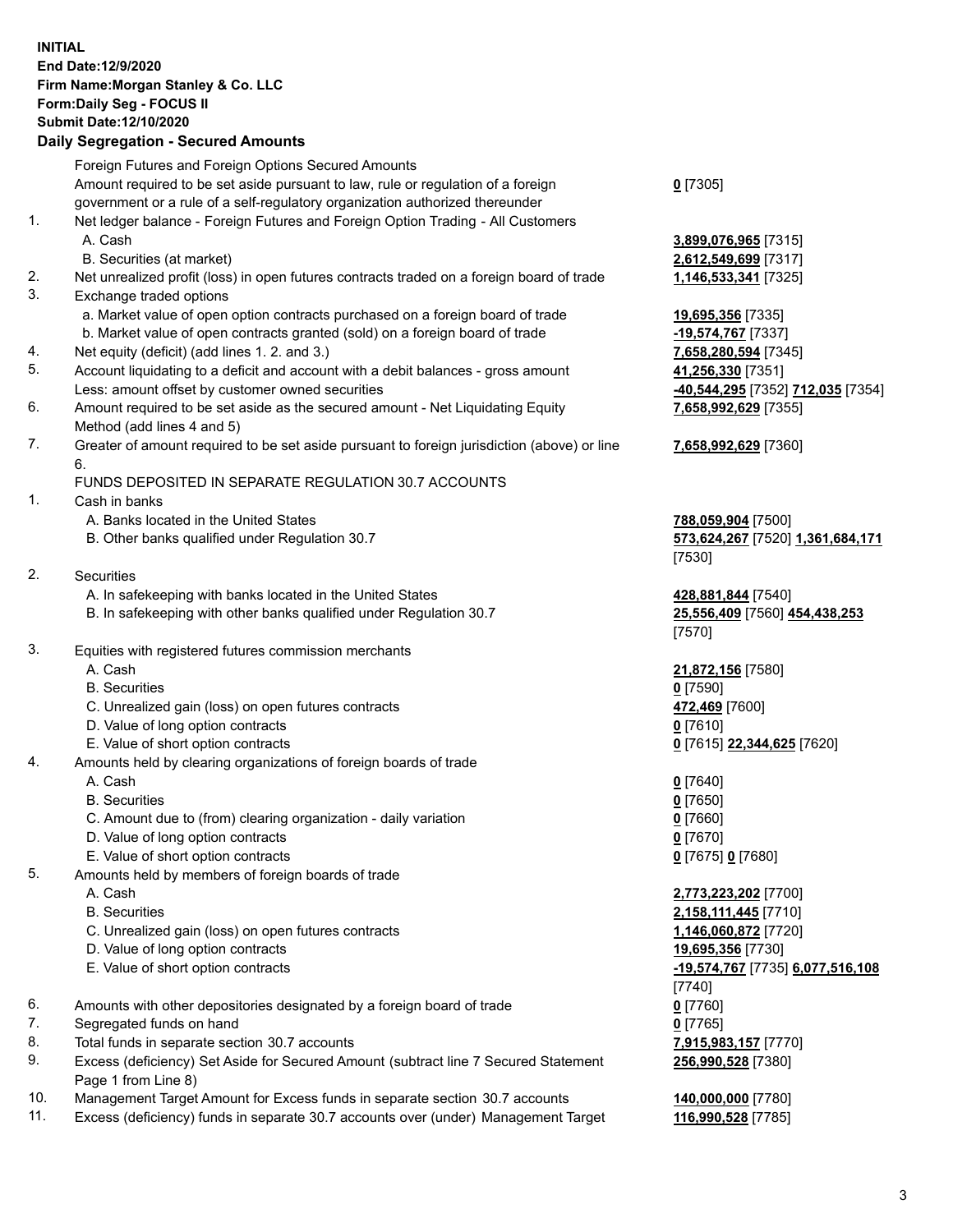|     | <b>INITIAL</b>                                                                                 |                                    |
|-----|------------------------------------------------------------------------------------------------|------------------------------------|
|     | End Date:12/9/2020                                                                             |                                    |
|     | Firm Name: Morgan Stanley & Co. LLC                                                            |                                    |
|     | Form: Daily Seg - FOCUS II                                                                     |                                    |
|     | Submit Date: 12/10/2020                                                                        |                                    |
|     | Daily Segregation - Segregation Statement                                                      |                                    |
|     | SEGREGATION REQUIREMENTS(Section 4d(2) of the CEAct)                                           |                                    |
| 1.  | Net ledger balance                                                                             |                                    |
|     | A. Cash                                                                                        | 15,369,797,288 [7010]              |
|     | B. Securities (at market)                                                                      | 8,237,977,601 [7020]               |
| 2.  | Net unrealized profit (loss) in open futures contracts traded on a contract market             | 1,684,242,071 [7030]               |
| 3.  | Exchange traded options                                                                        |                                    |
|     | A. Add market value of open option contracts purchased on a contract market                    | 512,062,004 [7032]                 |
|     | B. Deduct market value of open option contracts granted (sold) on a contract market            | -419,379,156 [7033]                |
| 4.  | Net equity (deficit) (add lines 1, 2 and 3)                                                    | 25,384,699,808 [7040]              |
| 5.  | Accounts liquidating to a deficit and accounts with                                            |                                    |
|     | debit balances - gross amount                                                                  | 368,663,437 [7045]                 |
|     | Less: amount offset by customer securities                                                     | -368,441,689 [7047] 221,748 [7050] |
| 6.  | Amount required to be segregated (add lines 4 and 5)                                           | 25,384,921,556 [7060]              |
|     | FUNDS IN SEGREGATED ACCOUNTS                                                                   |                                    |
| 7.  | Deposited in segregated funds bank accounts                                                    |                                    |
|     | A. Cash                                                                                        | 3,820,304,918 [7070]               |
|     | B. Securities representing investments of customers' funds (at market)                         | $0$ [7080]                         |
|     | C. Securities held for particular customers or option customers in lieu of cash (at            | 1,181,832,329 [7090]               |
|     | market)                                                                                        |                                    |
| 8.  | Margins on deposit with derivatives clearing organizations of contract markets                 |                                    |
|     | A. Cash                                                                                        | 13,759,271,553 [7100]              |
|     | B. Securities representing investments of customers' funds (at market)                         | $0$ [7110]                         |
|     | C. Securities held for particular customers or option customers in lieu of cash (at<br>market) | 7,056,145,272 [7120]               |
| 9.  | Net settlement from (to) derivatives clearing organizations of contract markets                | -132,420,652 [7130]                |
| 10. | Exchange traded options                                                                        |                                    |
|     | A. Value of open long option contracts                                                         | 512,062,004 [7132]                 |
|     | B. Value of open short option contracts                                                        | -419,379,156 [7133]                |
| 11. | Net equities with other FCMs                                                                   |                                    |
|     | A. Net liquidating equity                                                                      | 9,347,959 [7140]                   |
|     | B. Securities representing investments of customers' funds (at market)                         | $0$ [7160]                         |
|     | C. Securities held for particular customers or option customers in lieu of cash (at            | $0$ [7170]                         |
|     | market)                                                                                        |                                    |
| 12. | Segregated funds on hand                                                                       | $0$ [7150]                         |
| 13. | Total amount in segregation (add lines 7 through 12)                                           | 25,787,164,227 [7180]              |
| 14. | Excess (deficiency) funds in segregation (subtract line 6 from line 13)                        | 402,242,671 [7190]                 |
| 15. | Management Target Amount for Excess funds in segregation                                       | 235,000,000 [7194]                 |
| 16. | Excess (deficiency) funds in segregation over (under) Management Target Amount                 | 167,242,671 [7198]                 |

16. Excess (deficiency) funds in segregation over (under) Management Target Amount Excess